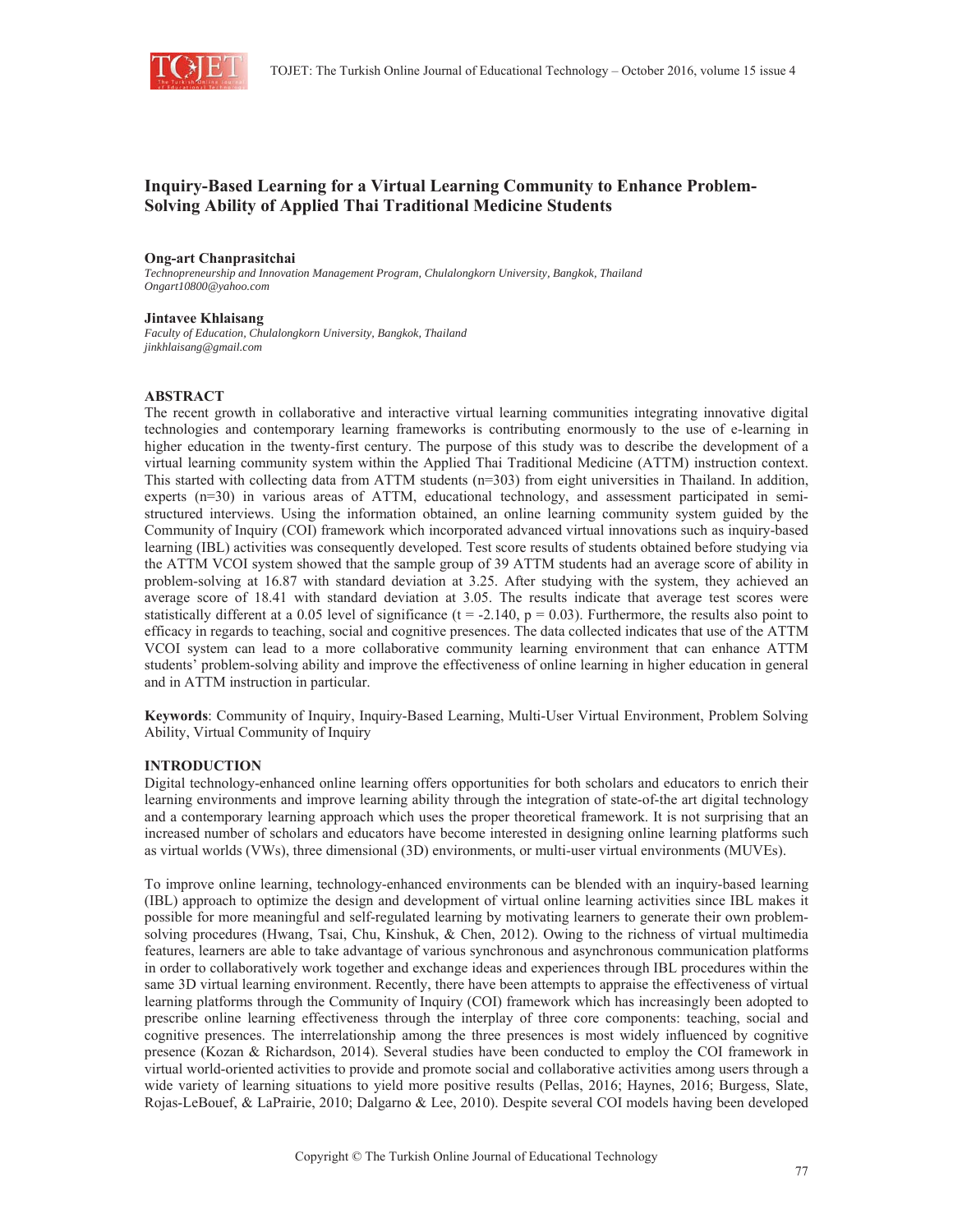

for educational use in a wide range of subjects, there remains a need for a virtual COI (VCOI) system which can be used in the teaching and learning of Thai Traditional Medicine (TTM).

TTM has been used to treat the health problems of Thai people for centuries. However, in recent years, TTM has become much more popular among Thai people who turn to it as an alternative to modern medicine as well as those who to preserve its practices. It is widely recognized that the local wisdom and experience in practicing TTM are disappearing and that there has been a substantial inter-generational loss of traditional medical knowledge. As such, many Thai universities now offer Applied Thai Traditional Medicine (ATTM) programs with the aim to produce professional ATTM personnel who possess the essential cognitive and interpersonal skills. As this becomes incorporated into the mainstream educational system, ATTM students will need to have the necessary information and communication technology (ICT) skills to enable them to acquire and share knowledge in the university environment so that they make an accurate diagnosis of health problem in real life. The accuracy of diagnosis is fundamental indication of the quality and standard of TTM which is being offered by Thai health care providers not only to treat Thai patients but as part of the country's mission to become a hub for medical and spa tourism in the South East Asian region (Hunter, 2012).

### **Research questions**:

1. What are the main components and processes necessary for the development of an ATTM VCOI system to be used to enhance Thai Traditional Medicine learners' problem-solving ability?

2. What are the results after implementing the developed ATTM VCOI system as a way to improve of Thai Traditional Medicine learners' problem solving ability?

### **Objectives**:

1. To develop an ATTM VCOI system in order to strengthen the to problem-solving ability of Thai Traditional Medicine learners.

2. To test the developed ATTM VCOI system to enhance the problem-solving ability of the learners of Thai Traditional Medicine.

### **REVIEW OF THE LITERATURE**

### **Community of Inquiry Framework**

The Community of Inquiry (COI) framework developed by Garrison (2011) along with Garrison, Anderson, and Archer (1999) is based on three frameworks, including socio-constructivism, reflective thinking, and practical inquiry. The COI framework also comprises three main components: teaching, social and cognitive presences, based on the premise that learning takes place by way of the interaction. This framework has increasingly embraced the development of online learning environments to guide learners towards collaborative involvement in purposeful critical discourse and reflection on activities that construct personal meaning and ensure mutual understanding. Generally speaking, teaching presence is the ability to organize and monitor learning activities and environment in three respects: design and organization, discourse facilitation, and direct instruction (Stenbom, Hrastinski, & Cleveland-Innes, 2012). Social presence refers to the extent to which learners are able to present themselves socially and emotionally within a learning community by means of open communication, group cohesion, and affective expression (Garrison, Cleveland-Innes, & Fung, 2010). According to Richardson and Ice (2010), cognitive presence is considered the heart of the COI framework and is described through the Practical Inquiry Model of learning that consists of four phases: triggering, exploration, integration, and resolution. The categories and indicators of each of the three presences that form the COI framework are shown in Table 1.

| <b>Presences</b>      | <b>Categories</b>       | <b>Indicators</b>                     |  |
|-----------------------|-------------------------|---------------------------------------|--|
| Teaching<br>presence  | Design and organization | Setting curriculum and methods        |  |
|                       | Facilitating discourse  | Shaping constructive exchange         |  |
|                       | Direct instruction      | Focusing and resolving issues         |  |
| Social<br>presence    | Personal/affective      | Self projection/expressing emotions   |  |
|                       | Open communication      | Learning climate/risk-free expression |  |
|                       | Group cohesion          | Group identity/collaboration          |  |
| Cognitive<br>presence | Triggering event        | Sense of puzzlement                   |  |
|                       | Exploration             | Information exchange                  |  |
|                       | Integration             | Connecting ideas                      |  |

**Table 1**: Community of inquiry categories and indicators (Garrison, 2011)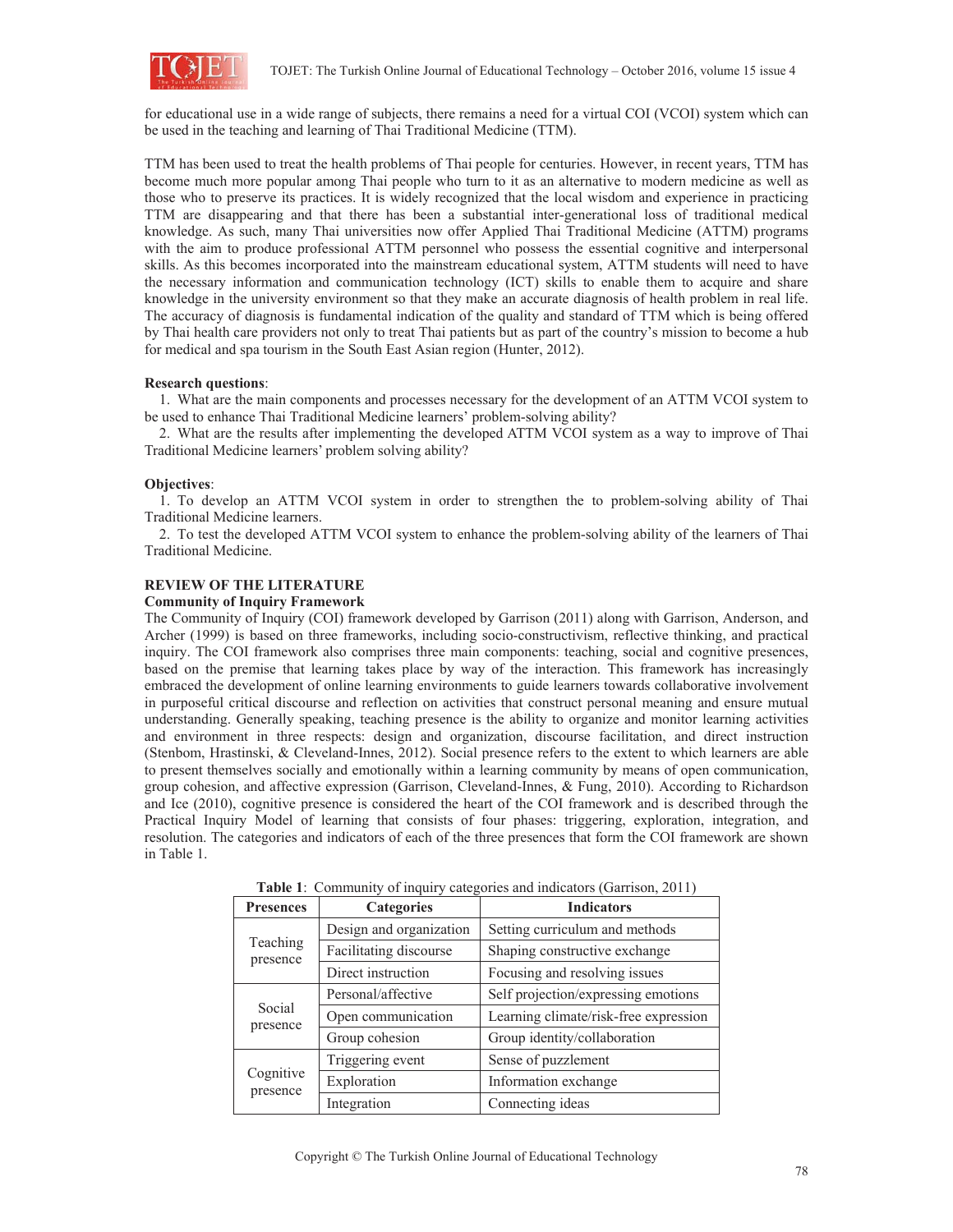

| Apply new ideas |
|-----------------|
|-----------------|

There have been a number of different terms used to describe various inquiry activities in recent years, which make the core phases and processes of inquiry-based learning difficult for new designers and instructors to understand (Pedaste et al., 2015). Consequently, as the central learning method, IBL activities are essential developed to provide more authentic tasks or problems to maximize the effectiveness of students' learning. Dabbagh and Dass (2013) pointed out that it is necessary to place students in authentic environments where they can learn meaningfully by connecting their prior knowledge with the real-world events while engaging in learning activities. Such integration of collaboration and appropriately guided inquiry learning are increasingly being incorporated into MUVEs by researchers.

It is evident from the literature that the implementation of the COI framework into online learning has been welldocumented. This indicates that the COI framework can serve as a reliable framework for appraising the extent of teaching, social, and cognitive presences in MUVEs (Mouzouri, 2016; Pellas, 2016; Shea & Bidjerano, 2009).

### **Educational MUVEs**

Essentially, 3D educational MUVEs are employed to afford greater interaction among learners as well as other software-based agents, represented by characters called avatars, as part of an open-ended exploratory environment (Erlandson, Nelson, & Savenye, 2010). 3D MUVEs can be beneficial in both teaching and learning due to their various characteristics. As noted by Rahman (Rahman, Yahaya, Halim, & Phon, 2013), they offer a realistic and immersive virtual environment, provide a flexible and persistent environment, support verbal and non-verbal communication, and allow users to create and manipulate their world and virtual objects, including letting them adjust the point of view to see their world from different perspectives.

Furthermore, it is suggested that there are several variables that affect the development of COI-based MUVEs, for instance, computer self-efficacy (Pellas & Kazanidis, 2014), situational interest (Pellas & Kazanidis, 2014), teaching behaviors which increase social presence based on guiding discussion and giving feedback to support interaction and collaboration (Akyol & Garrison, 2011), and technology via the use of media and technology tools to prefigure social presence (Kim, Kwon, & Cho, 2011). Moreover, a number of researchers have proposed providing meaningfully situated learning environments in which students acquire problem-solving abilities and knowledge during their participation in gaming activities (Ata, 2016; Simsek, 2016; Pellas, 2016; Panagiotis, Michael, Chris, & Dennis, 2014; Pellas, 2014).

### **Problem Solving Ability**

Various researchers have identified problem-solving ability as being at the heart of learning and thinking (Gunduz, Alemdag, Yasar & Erdem, 2016; Karyotaki & Drigas, 2016; Yoo & Park, 2014). According to the Qualifications Framework for Higher Education in Applied Thai Traditional Medicine, cognitive skill similarly refers to the ability to analyze scenarios based on proper knowledge and understanding of theories, principles, and processes so as to deal effectively with problems in various clinical situations. In view of this, it is clear that it is important to enhance TTM students' problem-solving ability (Yoo & Park, 2014; Hwang, Wu, & Chen, 2012) through IBL activities which can make learning more meaningful and self-directed by establishing problem-solving procedures. As a result, this study employed a 3D MUVE as the learning method so that learners could interact with various situated objects (including images, sounds, and other multimedia contents) while communicating and collaborating with other learners to diagnose and resolve clinical problems.

## **RESEARCH METHODOLOGY**

### **Informants and Instruments**

As research question one proposed the development of an ATTM VCOI system, this study gathered information from informants using various instruments. The instruments were incorporated into an application used by 303 ATTM students from eight different universities using a survey questionnaire. Other participants were: 15 ATTM experts, 10 educational technology experts, and 5 educational assessment experts, who participated in semi-structured interviews. By using these two main research instruments, this study obtained information which proved adequate for the analysis. The survey questionnaire consisted of both close-ended and open-ended questions focusing on demographic background, ICT background, situational interest, and collaborative style. This approach for evaluation was required to develop an appropriate design for a learning environment which enhances the learners' ability to solve problems. Moreover, the semi-structured interviews served as a way to elicit information from 30 experts regarding: the processes and components of activities to improve problemsolving ability through an ATTM VCOI system, the most suitable technology for the development of the system, and the roles of the system's members. In order to answer research question two, the ATTM VCOI system was tested with 39 third-year undergraduate ATTM students of the faculty of Applied Thai Traditional Medicine at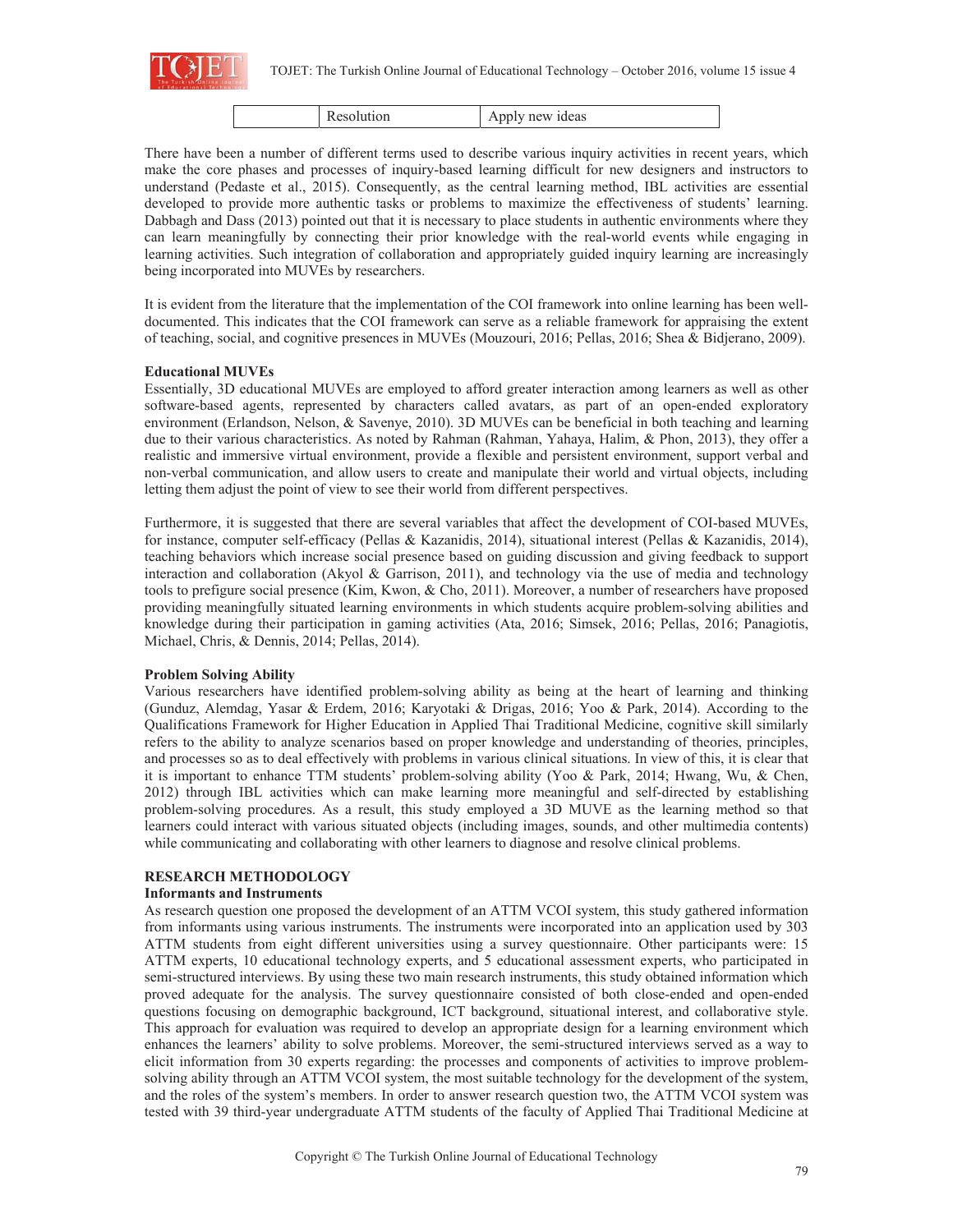

Mahasarakham University in Thailand, who were enrolled in the Applied Thai Medicine class.

#### **Data Collection and Analysis**

The data was collected over a period of two months, October to November 2013, with all questionnaires being delivered to all 303 ATTM students when they attended sport days at Thammasart University. After all participants checked off the closed-ended items, the results were summarized in percentages, as shown in Table 2. Responses to the open-ended questions were analyzed in a qualitative aspect.

Data collected from first to fourth year undergraduate students from eight different universities with programs in Applied Thai Traditional Medicine in Thailand (ATTM), ages from 18-23 years old, was analyzed to categorize the types of information resources appropriate to be used in the ATTM VCOI system. This system also needed to include technology that would encourage the exchange of information and communication of both among learners and between learners and instructors.

The semi-structured interviews were conducted with 30 experts in sessions of approximately two hours each in order to obtain the most accurate data. To better achieve this goal, all participants were recorded, and then all records were transcribed before being analyzed.

| Table 2: Characteristics of learners and Need Assessment (n=303) in managing the ATTM VCOI SYSTEM |  |  |  |
|---------------------------------------------------------------------------------------------------|--|--|--|
|---------------------------------------------------------------------------------------------------|--|--|--|

| Characteristics of learners and Need Assessment                           | n   | Percentage |
|---------------------------------------------------------------------------|-----|------------|
| 1. Demographic                                                            |     |            |
| Male                                                                      | 67  | 22.11      |
| Female                                                                    | 236 | 77.89      |
| 2. ICT backgrounds                                                        |     |            |
| Frequency of use of internet services:                                    |     |            |
| Surfing for information                                                   | 272 | 89.77      |
| Viewing images and multimedia content                                     | 245 | 80.86      |
| Chatting                                                                  | 231 | 76.24      |
| Participating in a Virtual classroom                                      | 186 | 61.39      |
| Playing online games:                                                     | 235 | 77.56      |
| Playing role-play games                                                   | 109 | 46.38      |
| Playing simulation games                                                  | 103 | 43.83      |
|                                                                           |     |            |
| 3. Situational interest                                                   | 155 | 51.16      |
| Learners' vocation                                                        |     |            |
| Motivated problem-solving thinking & collaborative learning               | 178 | 58.75      |
| Exchanged information and discussed in groups                             | 167 | 55.12      |
| Participated with experts in activities                                   | 166 | 54.79      |
| Information resources suggested by learners to be included in the system: |     |            |
| Texts                                                                     |     |            |
| Research articles                                                         | 260 | 85.81      |
|                                                                           | 131 | 43.23      |
| 4. Collaborative styles                                                   |     |            |
| Students were interested in activities in which                           |     |            |
| they were allowed to form their own groups                                | 143 | 47.19      |
| Instructors played important role in assisting                            |     |            |
| learners during activities                                                | 186 | 61.38      |
| 5. Evaluation                                                             |     |            |
| Related personnel in the evaluation:                                      |     |            |
| <b>Instructors</b>                                                        | 247 | 81.52      |
| Self-evaluation/assessment                                                | 194 | 64.03      |
| Peers                                                                     | 130 | 42.90      |

The employment the ATTM VCOI system in the classroom was done in accordance with the research methodology suggested by Campbell and Stanley of One Group Pretest-Posttest Design to assess the students' ability before and after participating in the study over a six-week period. Records of pre- and post-tests were compared by means of t-test dependent to determine the development of learners' problem-solving ability. The ATTM VCOI system included a text chat feature so that users would have evidence of their participation. Coding was done based on category indicators for each presence of the COI framework, see [Table 1]. The coding procedure was to code the instructors and students' postings for each of three presences at the message-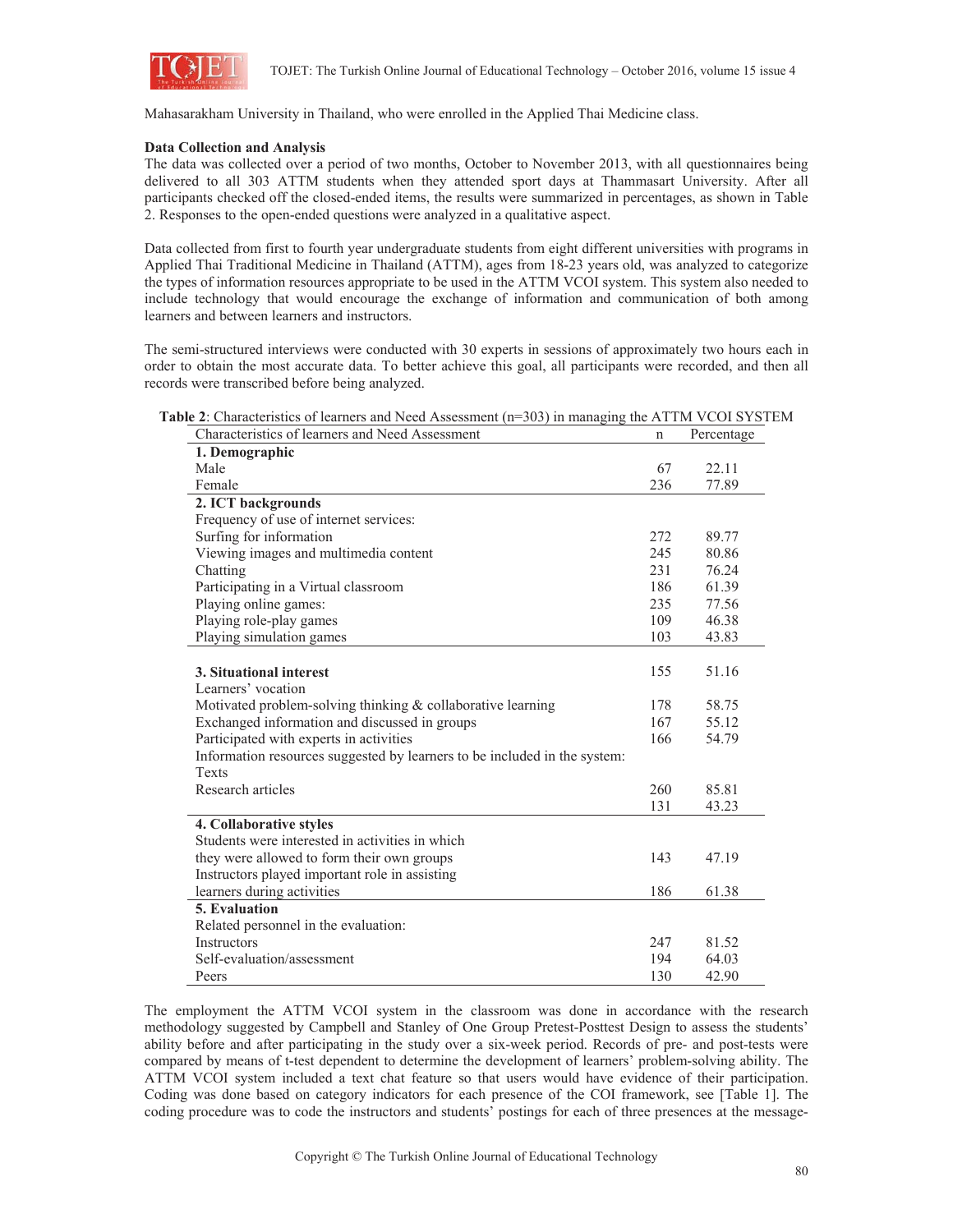

level as a unit of analysis.

### **RESULTS AND DISCUSSION**

The research results and discussion are divided into 2 parts according to the research question. The details are as follows:

(1) The input and processes of the VCOI was done by using the results of the survey questionnaire and the semistructured interviews which were developed and further used for the design of the main process for development of the VCOI system. Then, the system design of ATTM VCOI was developed as a workflow to show the processes to enhance problem-solving ability for learners as shown in Figure 1.





The design and development process of ATTM VCOI SYSTEM to enhance problem solving ability and learning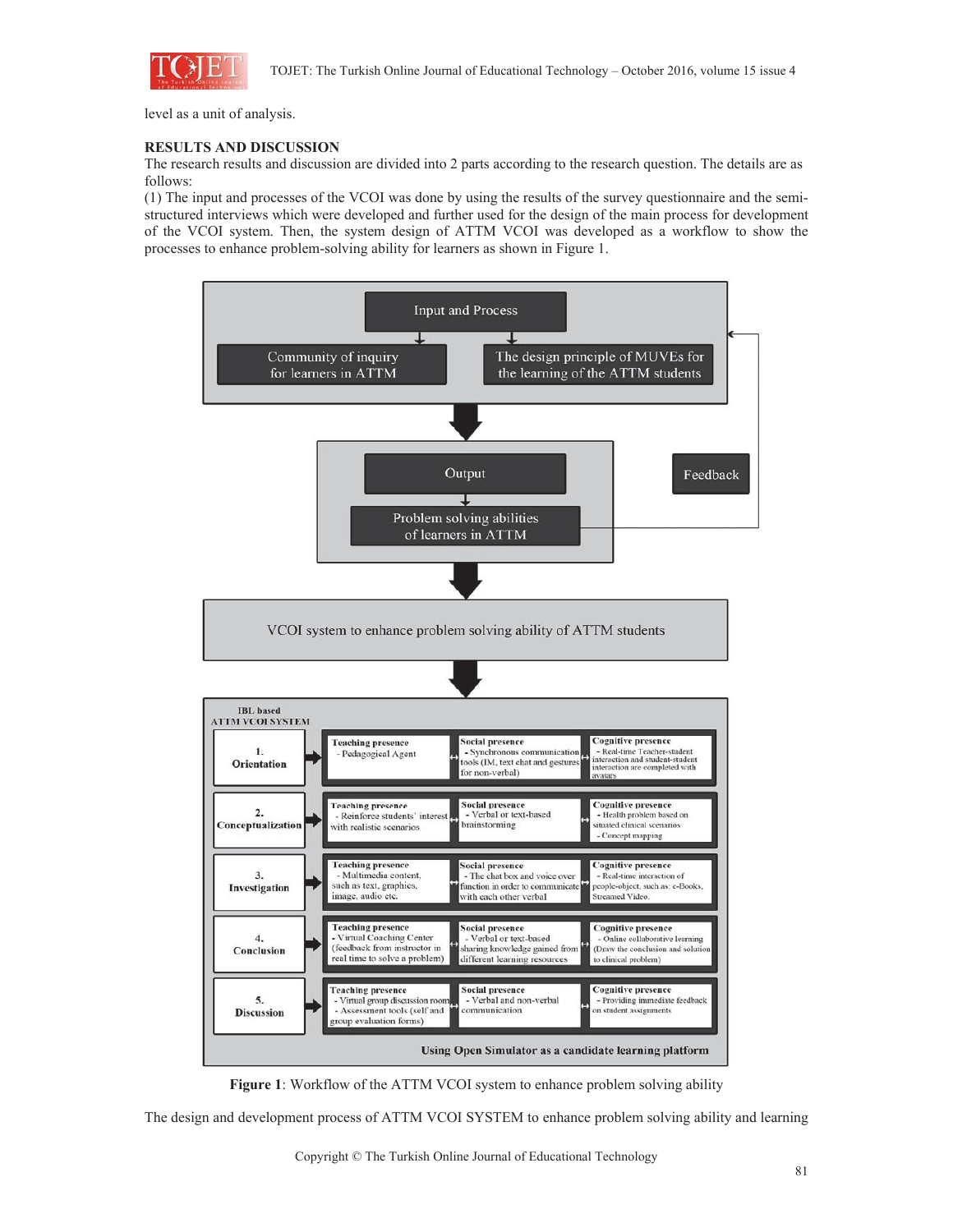

activities included 5 stages: Orientation, Conceptualization, Investigation, Conclusion, and Discussion. Details of each stage were as follows.

Stage1 aims to inform students about the learning method, roles of teachers and students, learning period, and the use of learning resources and communication tools. First of all, students have to create their own avatars, practice the avatars' navigational skills and visit virtual scenes in order to become familiar with the ATTM VCOI environment for effective learning of the ATTM VCOI system. To trigger teaching presence, teachers have to develop curriculum that meet ATTM students' needs and TTM learning objectives and guide students in how to do group collaborative IBL activities in the ATTM VCOI system. To trigger social presence, the ATTM VCOI system allows students to openly express their emotions through their self-representation avatars. When students have questions about the ATTM VCOI system, this will lead to a sense of puzzlement that triggers cognitive presence.

Stage2 is intended to situate clinical activities or events that kindle students' curiosity and motivate them to diagnose and resolve clinical problems. To trigger teaching presence, teachers and students are present in the virtual Inpatient Department (IPD) scene as avatars. Teachers inform students about content and objectives of activities and criteria for evaluating activities and also suggest learning resources. Activities within the virtual ATTM learning classroom should be adapted to students' ability and interest as well as TTM curriculum objectives so that students are more actively engaged in the assigned activities. The virtual ATTM learning classroom triggers social presence by providing richly emulated, real-time interaction among participants through, for example, interactive text or voice communication. To enhance cognitive presence, teachers can encourage students to connect their knowledge and experience gained in situated clinical scenarios in the ATTM VCOI system. In this stage, students formulate all possible hypotheses about health problems based on situated clinical scenarios. To generate the social presence, students can express and brainstorm opinions to explain situated clinical problem scenarios and the best opinion will be acknowledged and praised by group members. To trigger the teaching presence, teachers can give positive feedback to students to encourage them to do challenging activities and the virtual ATTM learning environment has enough places, such as group discussion rooms for students to chat, interact, and discuss clinical problems together in group. Teachers can recommend learning resources, such as concept mapping, for students to seek information to make hypotheses and form group ideas regarding identifying problems and causes.

Stage3, after students form possible hypotheses about clinical problems, they will seek further information to support their hypotheses. To promote teaching presence, teachers guide students to discover and construct knowledge on their own through group work within the ATTM VCOI system that offers not only knowledge but entertainment as well. In each clinical scenario, students are asked if they understand the scenario. When students answer correctly, teachers reward them to enhance students' leaning motivation. To promote social presence, students can share knowledge gained from different learning resources to reach mutual agreement among group members. Students can refer to those information resources when they raise questions or respond to questions. To promote cognitive presence, teachers can promote students' self-regulation by encouraging students to successfully solve problems on their own instead of providing them with answers. In this way, students have to the opportunity to ponder and reflect on the problems with group members.

Stage4, after gathering information, students use the information to justify their hypotheses in the conclusiondrawing stage. To promote teaching presence, students draw a conclusion based on collected information to support the hypotheses. Teachers can provide more knowledge from various resources and set up a coaching center where students can ask for advice from experts. To promote social presence, students can consult teachers about possible solutions to clinical problems. To promote cognitive presence, students discuss advice received from experts for further clarification and then draw conclusions and propose solutions to clinical problems.

Stage5, the ATTM VCOI system can promote teaching presence when teachers encourage students to criticize, question, and express opinions between presenters and audience. Social presence can be enhanced through authentic, formative and summative assessment in the ATTM VCOI system. It is also important to assess to what extent students learn and use IBL processes. Each group can present its work and answer questions in a virtual exhibition scene in the ATTM VCOI system. This helps students in each group exchange ideas and knowledge. To promote cognitive presence, students explain and demonstrate problem-solving steps derived from principles and ideas that connect what they learn with what they will face in real life situations.

The ATTM VCOI system was designed based on the contemporary COI framework and uses Open Simulator software and the IBL approach to assist in virtual online learning for the purpose of increasing learners' problem-solving ability. Drawing upon the COI framework, the ATTM VCOI system allowed collaboration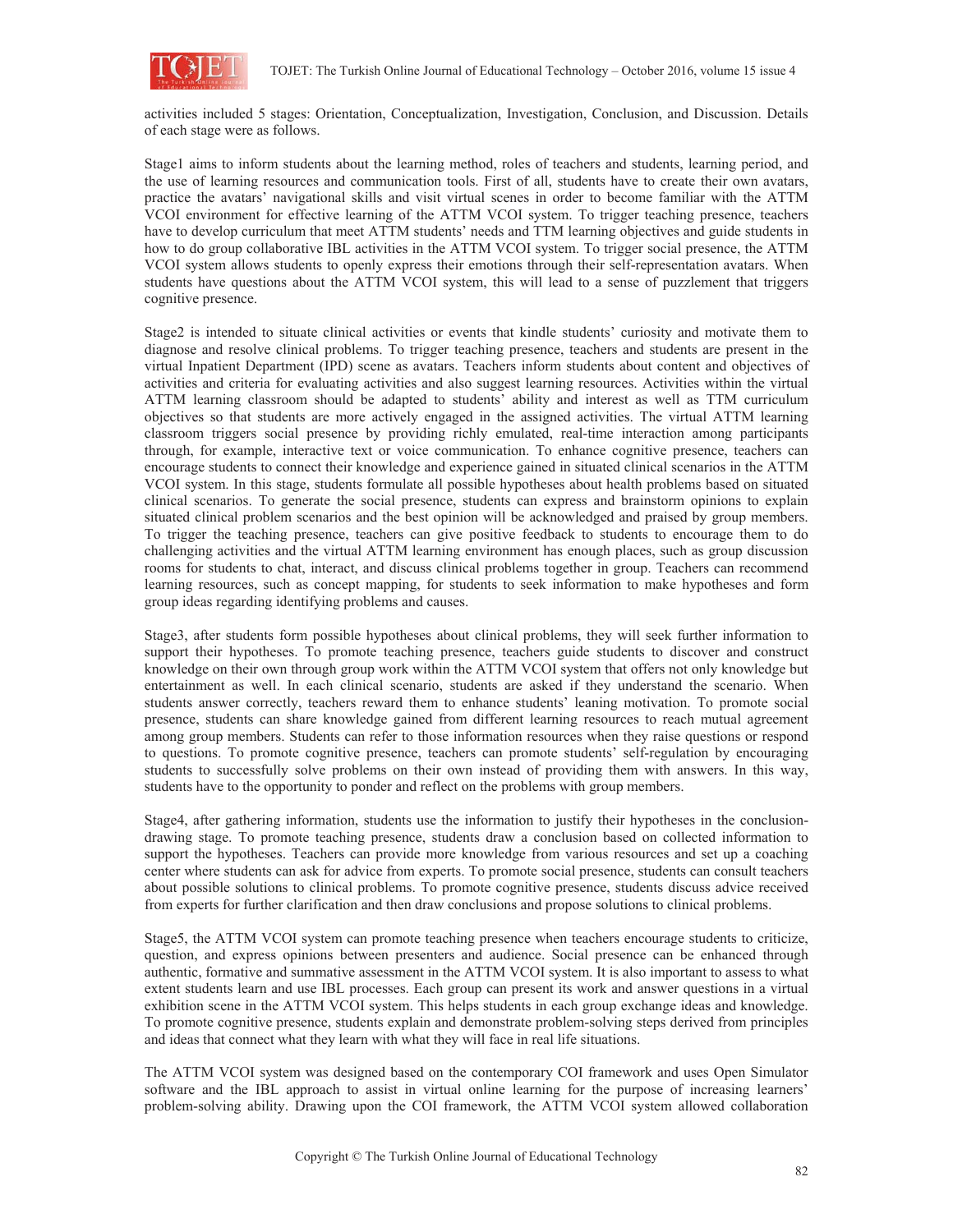

among learners through all five stages of IBL procedures in the virtual 3D interactive learning environment. The collaboration consequently triggered the presence of COI and eventually led to the enhancement of learners' expected ability.

The activities focus on not only problem-solving ability, but also collaboration skills. Virtual scenes, such as an herb garden, discussion room, virtual Inpatient Department, etc. and some collaboration tools are shown in Figures 2-5.



**Figure 2**: ATTM VCOI system developed by using Open Simulator showing a mini map of an island and an herb garden



Figure 3: ATTM VCOI system developed by using Open Simulator showing the avatar of students while discussing in a discussion room



**Figure 4**: ATTM VCOI system developed by using Open Simulator showing the avatar of students while diagnosing and resolving clinical problems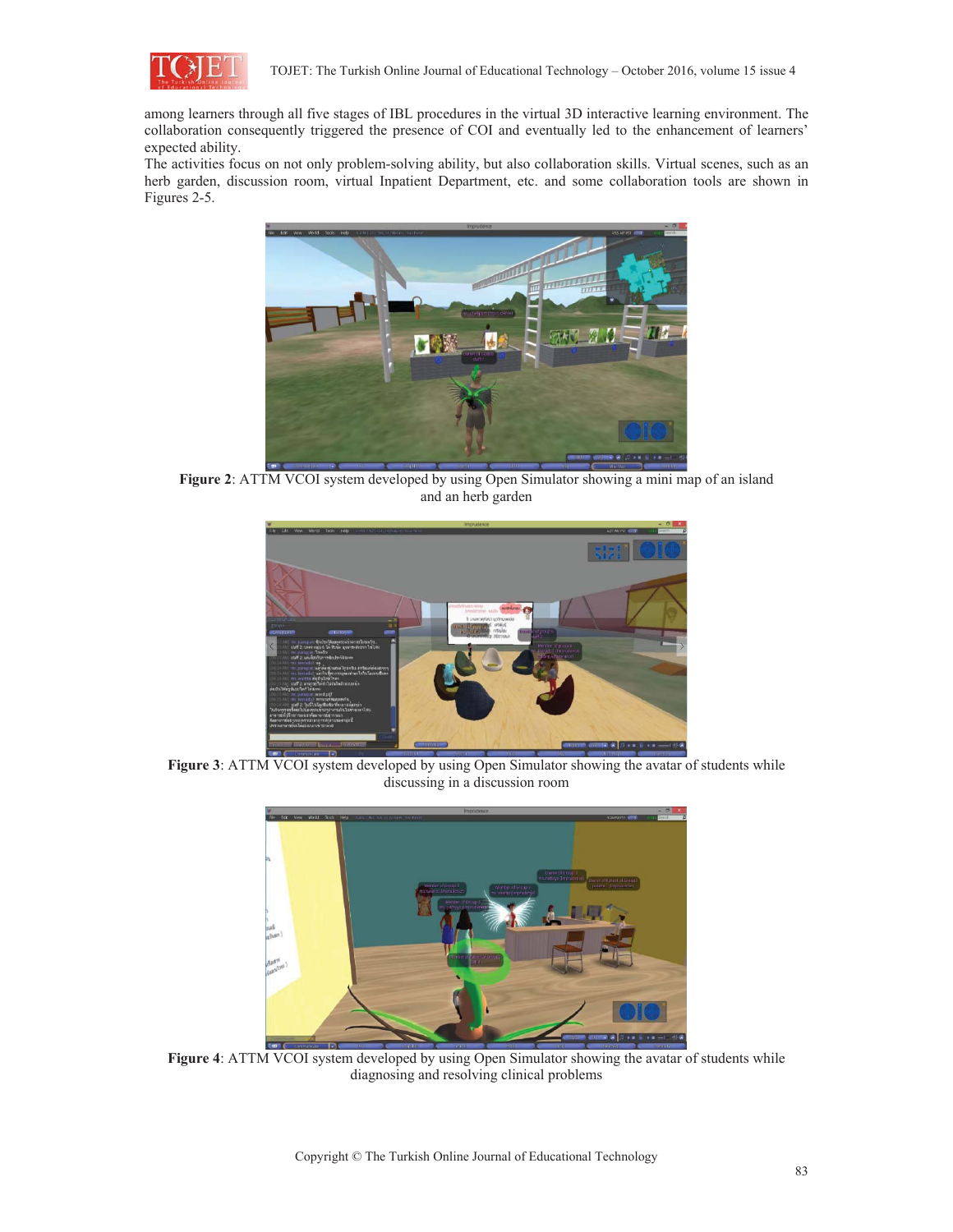



**Figure 5**: Collaboration tools such as Google Drawing to form hypotheses and group ideas

Notably, the results from previous case studies (Pellas, 2016; Berns, Gonzalez-Pardo, & Camacho, 2013; Vosinakis & Koutsabasis, 2012) show that virtual world open code is suitable for supporting various types of educational activities and raising interaction and motivation in learners as well as enhancing problem-solving ability. A number of studies (Pellas, 2016; Khlaisang & Mingsiritham, 2016; Pellas, 2014; Rico, Martínez, Alaman, Camacho, & Pulido, 2011) have indicated that Open Simulator, one of the most commonly used open source VWs which is equipped with necessary multimedia tools to accommodate learners in group-based activities. This ATTM VCOI system was developed using Open Simulator is open source software that allows users to develop and use programs (the developer prepared the program, including Imprudence 1.3.2, OpenSim0.731, using C# language and ran it on Mono or Microsoft.NET using MySQL database). The program development incorporated the concept that learning occurs in the interaction between learners and learning environment or other learners. The system provides more visual and realistic situations according to the different learning models such as classrooms, libraries, discussion areas, etc.; it also allows for different forms of expression according to the different learning resources, such as video clips, e-books, images, texts, etc. Learners are able to have cognitive experience which is similar to the real world and understand issues more easily. The system encourages students to explore dangerous health problems which are unable to be recreated in the classroom. In this, learners can obtain cognitive and emotional experience by participating in inquiry activities. In the ATTM VCOI system, there are many virtual characters, including instructors, peers and experts, and students can learn and practice in a natural and friendly atmosphere. In addition, the system provides opportunities for students to learn through collaboration and allows them to study together by completing collaborative IBL activities in a virtual environment at different times and from different locations. To this end, the development of an ATTM VCOI system to enhance problem-solving ability should consist of various learning activities with various forms of supporting media. Students will learn by active participation via modern digital media which will not only improve their communication and collaboration skills, but also enhance cognitive skills and learning achievement which can be promote their lifelong learning throughout the learning system similarly to the study of Khlaisang and Mingsiritham (2016).

(2) A comparison of problem solving ability test results before and after studying through the designed ATTM VCOI system was done to examine the effectiveness of the system. The results of the pre-test showed that the sample group of 39 students had average scores of problem-solving ability at 16.87 with standard deviation at 3.25. After studying, they had an average score of 18.41 with standard deviation at 3.05. The results of the test before and after studying with the ATTM VCOI system using independent t-test indicated that the average problem-solving ability test score had a statistical difference at a 0.05 level of significance (t = -2.140, p = 0.03) as shown in Table 3.

**Table 3**: The difference between pre and post scores of problem solving ability

| Assessment | n  | э.    | S.D. |           |      |
|------------|----|-------|------|-----------|------|
| Pre-test   | 39 | 16.87 | 3.25 |           | 0.03 |
| Post-test  | 39 | 1841  | 3.05 | 140<br>-2 |      |
| * $p<0.05$ |    |       |      |           |      |

Copyright © The Turkish Online Journal of Educational Technology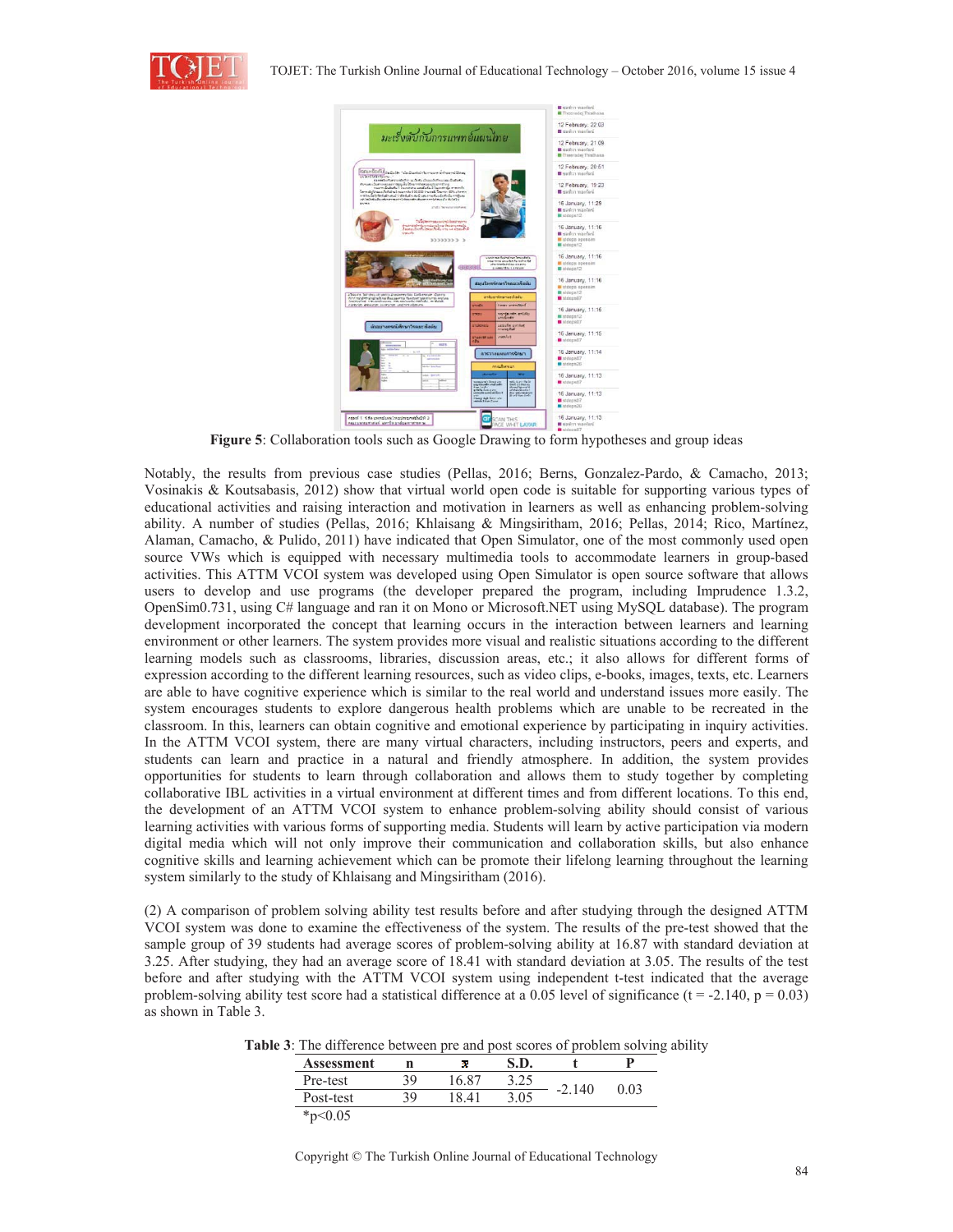

Such results are congruent with the literature indicating that the use of 3D virtual world to enhance the cognitive skills of higher education learners, self-paced learning, and lifelong learning in Thailand's education context (Songkram, Khlaisang, Puthaseranee, & Likhitdamrongkiat, 2015; Songkram & Puthaseranee, 2015).

Each IBL procedure in the ATTM VCOI system supports teaching, social, and cognitive presences of the COI framework through evidence that can be traced back as it appeared in key words, phrases, paragraphs and concepts. Table 4 illustrates the coding scheme for each presence.

| The COI<br><b>Presences</b> | <b>Indicators</b>                                                                                                                                                                                                                                                               | <b>Examples</b>                                                                                                                                                                                                                                                                                                   |
|-----------------------------|---------------------------------------------------------------------------------------------------------------------------------------------------------------------------------------------------------------------------------------------------------------------------------|-------------------------------------------------------------------------------------------------------------------------------------------------------------------------------------------------------------------------------------------------------------------------------------------------------------------|
| Teaching presence           | Design and<br>organization<br>Facilitating discourse<br>Direct instruction                                                                                                                                                                                                      | "Learner 1 asked a staff member whether he/she could answer a<br>question posted in front of an herb garden. Then, the staff<br>member allowed them to do so with the promise of a reward<br>for the correct answer. Simultaneously, learner 1 came up with<br>'ginger,' whereas learner 2's answer was 'garlic'. |
| Social presence             | Personal/affective<br>Open communication<br>Group cohesion                                                                                                                                                                                                                      | "Learner A voted X as a nominee for president and Y as a<br>nominee for secretary. Learner Z agreed with the nominee X but<br>B as a nominee for secretary and learner Z asked for others'<br>opinions to agree on her vote. Learner Y agreed with learner Z"                                                     |
| Cognitive presence          | "Learner 1 was diagnosing one patient, 'what seemed to be the<br>Triggering event<br>problem?' The patient told learner 1 that he had been suffering<br>Exploration<br>from left rib pain. Learner 2 jumped in to ask about how serious<br>Integration<br>Resolution<br>was it" |                                                                                                                                                                                                                                                                                                                   |

### **Table 4**: Coding scheme for each presence of the COI framework

Such evidence also appeared in previous studies of ATTM VCOI systems (McKerlich, Riis, Anderson, & Eastman, 2011), in which the existence of three COI presences were observed and it was concluded that the COI model was suitable for evaluating educational events in MUVEs. Overall, the COI presences are considered to be key for students' engagement in the course discourse and activities (Mouzouri, 2016).

### **CONCLUSION**

This study aimed to develop a virtual Community of Inquiry system based on the COI framework. The Open Simulator software and IBL approach were also employed to further the development of the tool used in the study—the ATTM VCOI system. The results from this study showed that the main components necessary for the development of an ATTM VCOI system include (1) the components of teaching and learning management (learner's role, instructor's role, learning environment, learning resources, reinforcement and motivation); (2) the components of tools for teaching and learning management (virtual learning environment, learning management system, e-books, streaming video, communication and collaboration tools); (3) the components of problemsolving ability (learner's skill of identifying, hypothesizing, gathering and concluding the problems); and (4) the components of feedback (formative and summative assessment). In addition, this study also found five IBL main stages: Orientation, Conceptualization, Investigation, Conclusion, and Discussion with seven sub-stages: Questioning, Hypothesis Generation, Exploration, Experimentation, Data Interpretation, Communication, and Reflection that are necessary for the development of an ATTM VCOI system. Each main and sub-stage had trigger teaching presence, social presence and cognitive presence of every testing subjects in this study.

In this study, the results showed that the Applied Thai Traditional Medicine learners had significantly improved in problem-solving ability by comparing the scores of problem-solving ability test prior and after implementing the developed ATTM VCOI system. Furthermore, after implementing the developed ATTM VCOI system, the results had also shown the evidence that the system is able to trigger teaching presence, social presence and cognitive presence similar to the studies of Mouzouri (2016), Gutierrez-Santiuste and Gallego-Arrufat (2014). As a result, the developed ATTM VCOI system was used as a supplementary online learning platform for courses related to TTM focusing on the enhancement of learners' problem-solving ability. The ATTM VCOI system also resulted in a collaborative community learning environment that not only improved learner's problem-solving ability, but also optimized the effectiveness of online learning in an ATTM higher education setting.

### **LIMITATIONS AND RECOMMENDATIONS**

There are several limitations and recommendations in this study. First, the participants in this study included only undergraduate students and all of them have registered as full-time. It is recommended that further study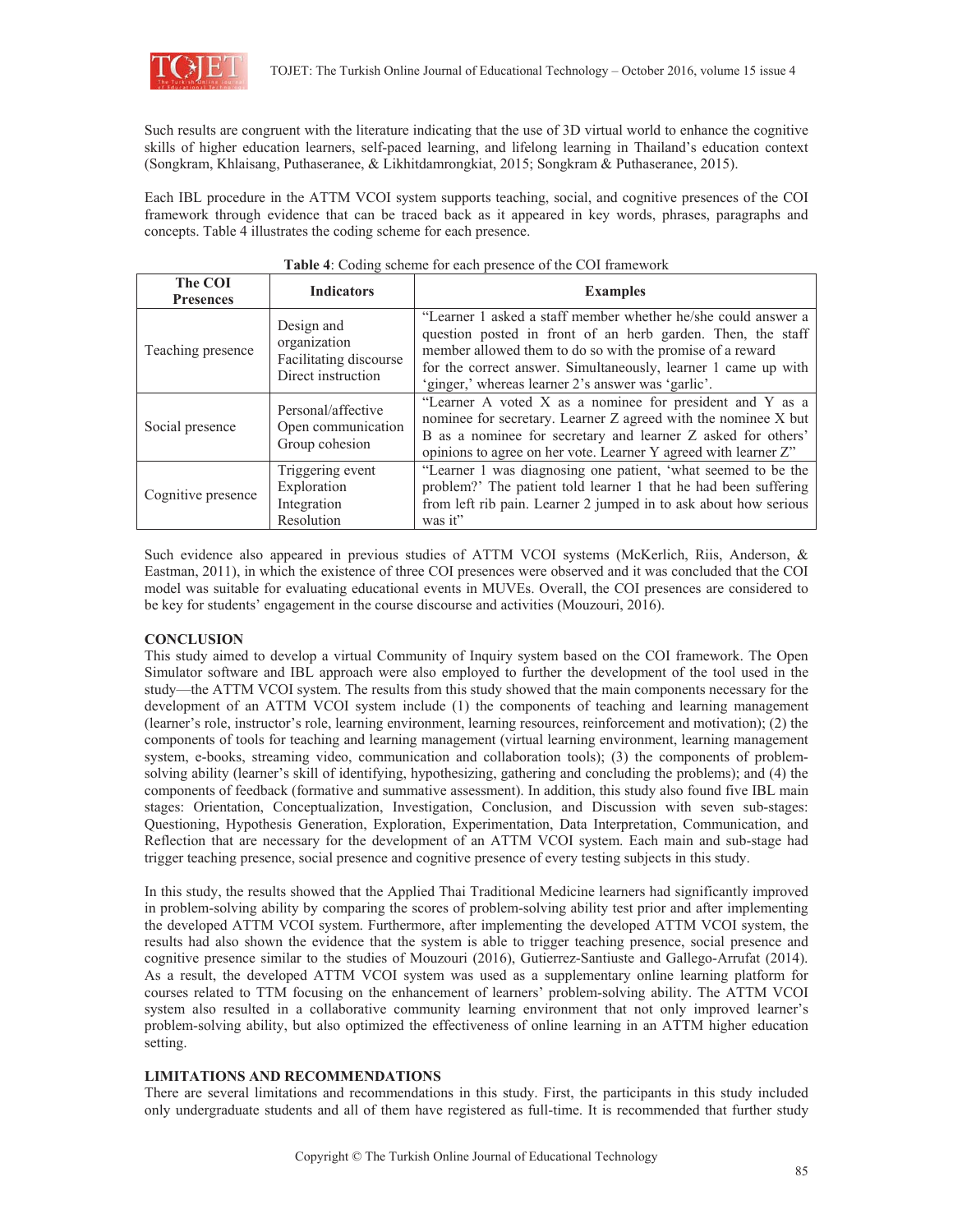

should be conducted with participants who are not full-time students as these students in this study were very accustomed to the test-based environment. It is anticipated that those not accustomed to such an environment may demonstrate a greater increase in statistic means. Next, the time-frame to collect data in this study was only six-week period between pre- and post- test. Further study might investigate the effects of the implementing ATTM VCOI system on the learner's ability in a longer time-frame period in order to have a better understanding of the system. Last, the participants in this research were only Applied Thai Traditional Medicine students. In this, Thai culture might affect the study results since Thai teaching culture does not allow students to have much participation in the class comparing to those western countries' teaching styles. Therefore, further study should include participants from various countries in order to get the overall perspectives of the VCOI system.

#### **REFERENCES**

- Akyol, Z., & Garrison, D. R. (2011). Understanding cognitive presence in an online and blended community of inquiry: Assessing outcomes and processes for deep approaches to learning. *British Journal of Educational Technology,* 42(2), 233-250. doi:10.1111/j.1467-8535.2009.01029.x
- Ata, R. (2016). An exploration of higher education teaching in second life in the context of blended learning. *The Turkish Online Journal of Educational Technology, 15*(3), 9-26.
- Berns, A., Gonzalez-Pardo, A., & Camacho, D. (2013). Game-like language learning in 3-D virtual environments. *Computers & Education,* 60(1), 210-220. doi:http://dx.doi.org/10.1016/j.compedu.2012.07.001
- Burgess, M. L., Slate, J. R., Rojas-LeBouef, A., & LaPrairie, K. (2010). Teaching and learning in Second Life: Using the Community of Inquiry (CoI) model to support online instruction with graduate students in instructional technology. *The Internet and Higher Education,* 13(1), 84-88.
- Dabbagh, N., & Dass, S. (2013). Case problems for problem-based pedagogical approaches: A comparative analysis. *Computers & Education,* 64, 161-174.
- Dalgarno, B., & Lee, M. J. W. (2010). What are the learning affordances of 3-D virtual environments? *British Journal of Educational Technology,* 41(1), 10-32. doi:10.1111/j.1467-8535.2009.01038.x
- Erlandson, B. E., Nelson, B. C., & Savenye, W. C. (2010). Collaboration modality, cognitive load, and science inquiry learning in virtual inquiry environments. *Educational Technology Research & Development,*  58(6), 693-710. doi:10.1007/s11423-010-9152-7
- Garrison, D. R. (2011). *E-learning in the 21st century: A framework for research and practice*: Taylor & Francis.
- Garrison, D. R., Anderson, T., & Archer, W. (1999). Critical inquiry in a text-based environment: Computer conferencing in higher education. *The Internet and Higher Education,* 2(2), 87-105.
- Garrison, D. R., Cleveland-Innes, M., & Fung, T. S. (2010). Exploring causal relationships among teaching, cognitive and social presence: Student perceptions of the community of inquiry framework. *The Internet and Higher Education,* 13(1–2), 31-36. doi:http://dx.doi.org/10.1016/j.iheduc.2009.10.002
- Gunduz, A., Alemdag, E., Yasar, S. & Erdem, M. (2016). Design of a problem-based online learning environment and evaluation of its effectiveness. *The Turkish Online Journal of Educational Technology, 15*(3), 49-57.
- Gutierrez-Santiuste, E. & Gallego-Arrufat, M. (2014). Internal structure of virtual communications in communities of inquiry in higher education: Phases, evolution and participants' satisfaction. *British Journal of Educational Technology, 46*(6), 1295-1311. doi: 10.1111/bjet.12218
- Haynes, F. (2016). Trust and the community of inquiry. *Educational Philosophy and Theory,* 1-8. doi:10.1080/00131857.2016.1144169
- Hunter, A. (2012). *The many meanings of Thai traditional medicine : Social and cultural aspects of the teaching of traditional medicine in Thailand*: Bangkok : National Research Council of Thailand.
- Hwang, G.-J., Tsai, C.-C., Chu, H.-C., Kinshuk, K., & Chen, C.-Y. (2012). A context-aware ubiquitous learning approach to conducting scientific inquiry activities in a science park. *Australasian Journal of Educational Technology,* 28(5), 931-947.
- Hwang, G.-J., Wu, P.-H., & Chen, C.-C. (2012). An online game approach for improving students' learning performance in web-based problem-solving activities. *Computers & Education,* 59(4), 1246-1256.
- Karyotaki, M. & Drigas, A. (2016). Online and other ICT-based assessment tools for problem-solving skills. *International Journal of Emerging Technologies in Learning,* 11(4), 56-60. doi:http//dx.doi.org/10.3991/ijet.v11i04.5339
- Khlaisang, J., & Mingsiritham, K. (2016). Engaging Virtual Learning Environment System to Enhance Communication and Collaboration Skills among ASEAN Higher Education Learners. *International Journal of Emerging Technologies in Learning,* 11(4).
- Kim, J., Kwon, Y., & Cho, D. (2011). Investigating factors that influence social presence and learning outcomes in distance higher education. *Computers & Education,* 57(2), 1512-1520.